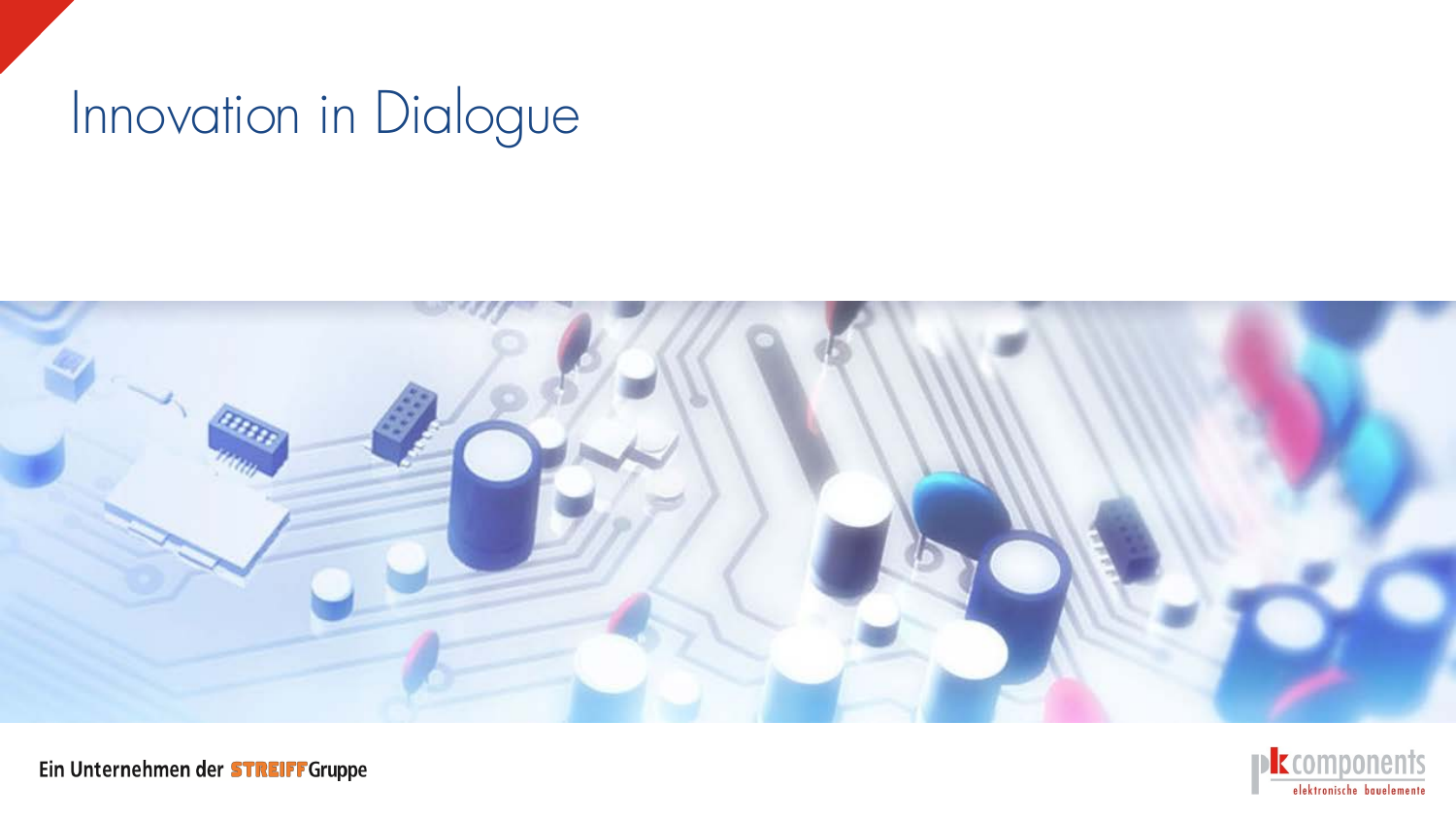#### **pk at a Glance**

pk components is a distributor of passive and electromechanical electronic brand components

**5** pk has 5 sales offices in Germany

### **28** pk is selling products

of 28 manufacturers

### **Our Mission**

"We want to enhance our customer´s competitive position sustainably by introducing the latest products and solutions of our suppliers"

**67** pk has 67 employees, of which 35 work in sales

### **1,300**

pk has more than 1,300 active customers



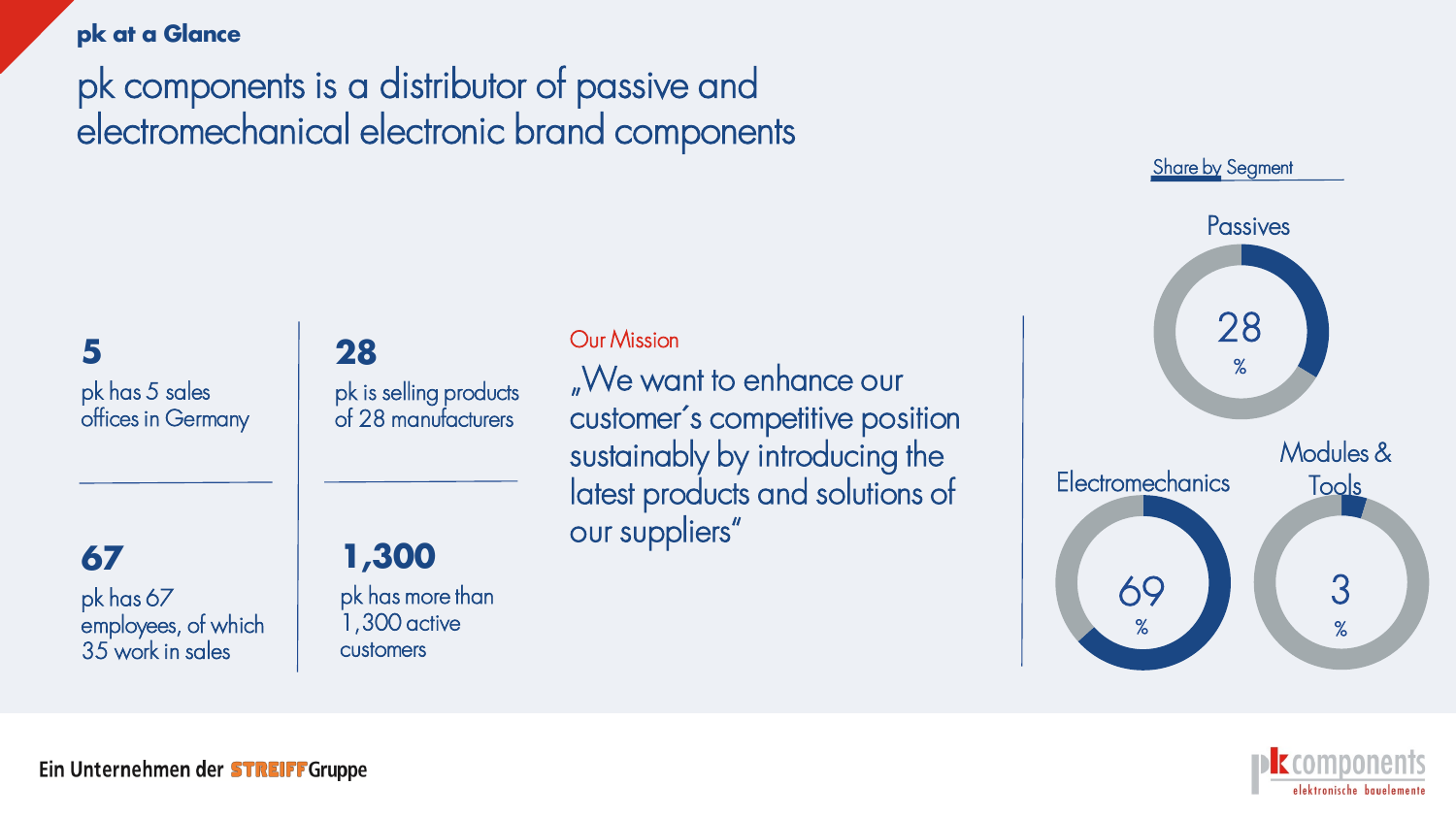### **2021 in Brief**

# Highlights of the Year

## New Management

starting Oct, 1<sup>st</sup> 2021 Oliver Beyer

## 1st place

Kategory "Distributors for interconnect, passives, electromechanics and power supply "



### **31.0m€**

revenue +20%

### **49.0m€** order income +107%

COVID pandemic and shortage of materials prevail



# Extension of the warehouse proceeds

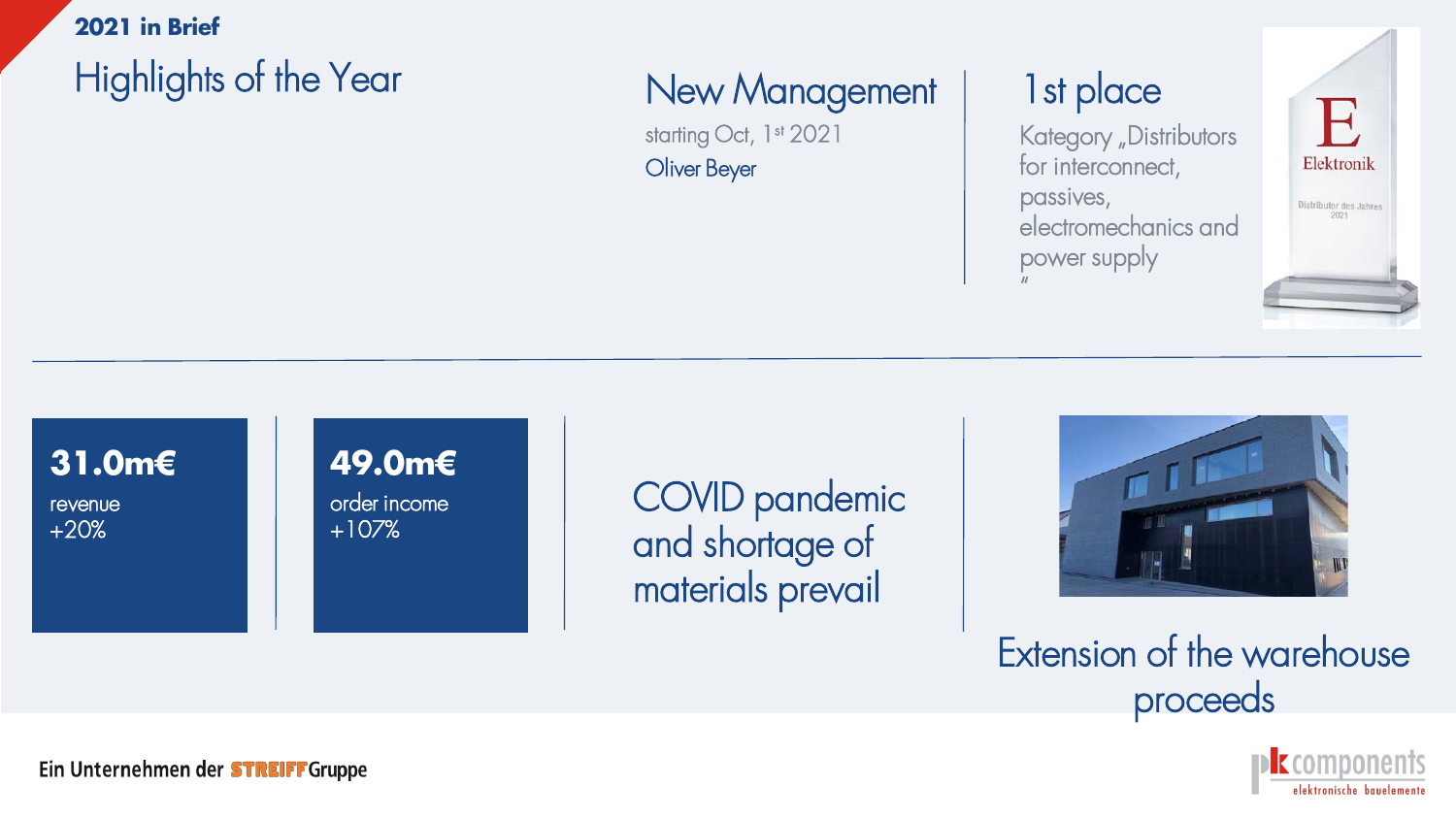#### **Development Revenue**



# Recovering from 2020

- Supporting customer ´s competitive edge
- Developing a coherent portfolio of suppliers
- Concentrating on the design and project business
- Focusing on special topics
- Offering a lot of options of digital data exchange

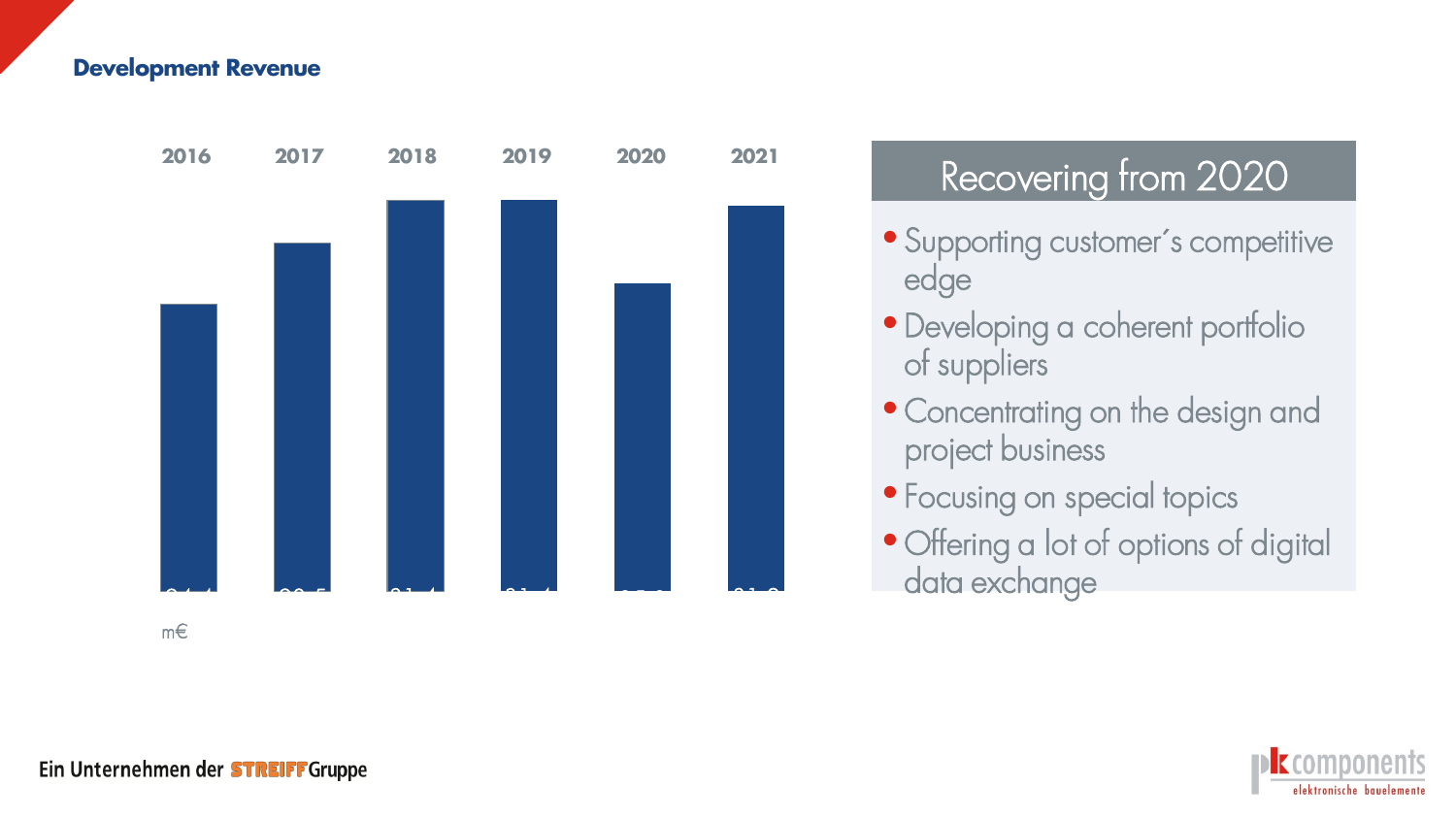#### **Design-In Support**



## **Trend-setting Solutions**

Items in sample stock

### Innovation in Dialogue

- Active promotion of the latest products of our suppliers
- Focussing the customer's benefit: space savings, improvement of the performance and optimisation
- Expert advice on manufacturer´s level
- •Local support by highly qualified sales and application engineers
- Joint visits with the suppliers
- Competence in application optimised components
- Visibility of the sample stock on the website

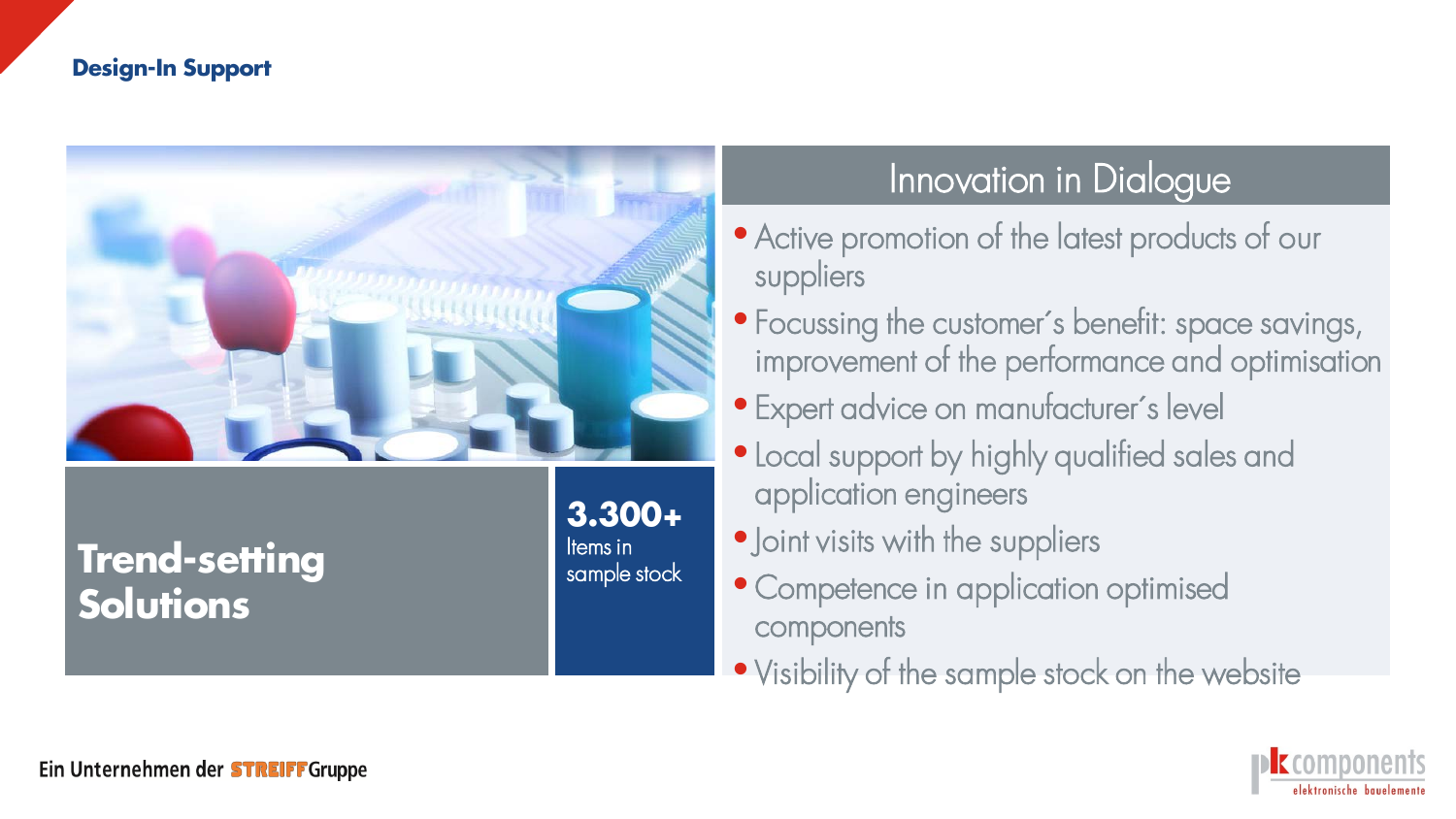| <b>Top Marken</b><br>Segment passiv    |                                           | <b>auris</b>           | Bencent®                                     | <b>MEICHHOFF</b>                                                  | <b>EPCOS</b>                        |
|----------------------------------------|-------------------------------------------|------------------------|----------------------------------------------|-------------------------------------------------------------------|-------------------------------------|
|                                        |                                           | Specialist<br>Crystals | Overcurrent and<br>overvoltage<br>protection | Specialist for<br><b>EMC-filters and</b><br>components            | <b>Broadliner</b>                   |
| <b>HARTU</b><br>A Phoenix Mecano Brand | <b><i>M</i></b> Littelfuse®               |                        | muKata<br><b>INNOVATOR IN ELECTRONICS</b>    | <b>NC</b><br><b>NIC Components Corp.</b>                          | <b>PIHER</b>                        |
| Application optimised<br>inductors     | Overcurrent and<br>overvoltage protection |                        | Innovative<br><b>Broadliner</b>              | <b>Broadliner</b>                                                 | Sensors &<br>variable<br>resistors  |
| <b>Rubycon</b>                         | <b>SAMWHA</b>                             |                        | 圣泉集团                                         | <b>TECH POWER</b><br>ELECTRONICS GROUP                            | <b>Electronics</b>                  |
| Premium e-caps                         | Capacitors &<br><b>Broadliner</b>         |                        | LTO-batteries and<br><b>EDLC-capacitors</b>  | Application optimised<br>transformers &<br>inductors, EMC-filters | Specialist resistors<br>& inductors |

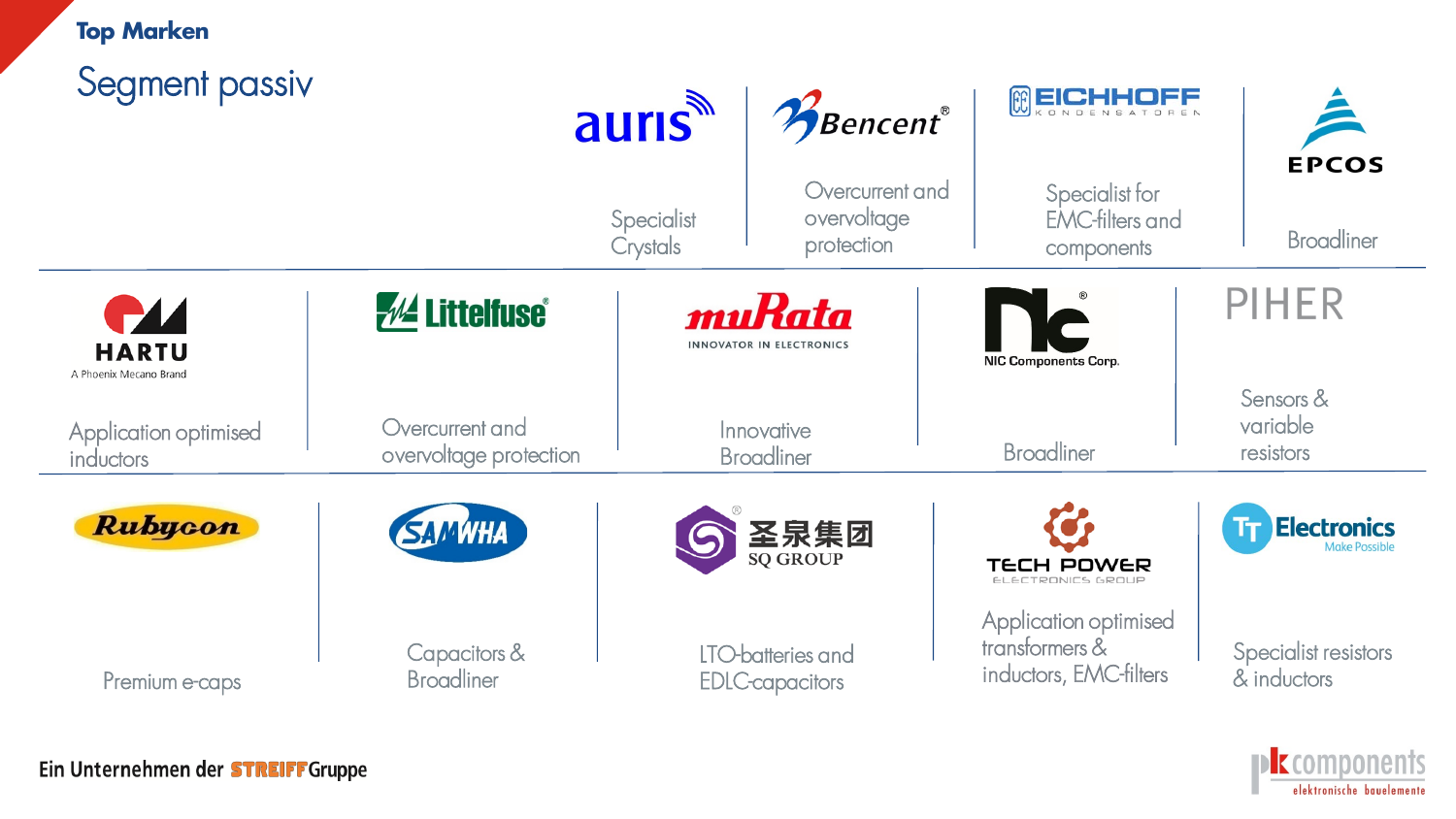#### **Top Brands**

**Segment Electromechanical** 



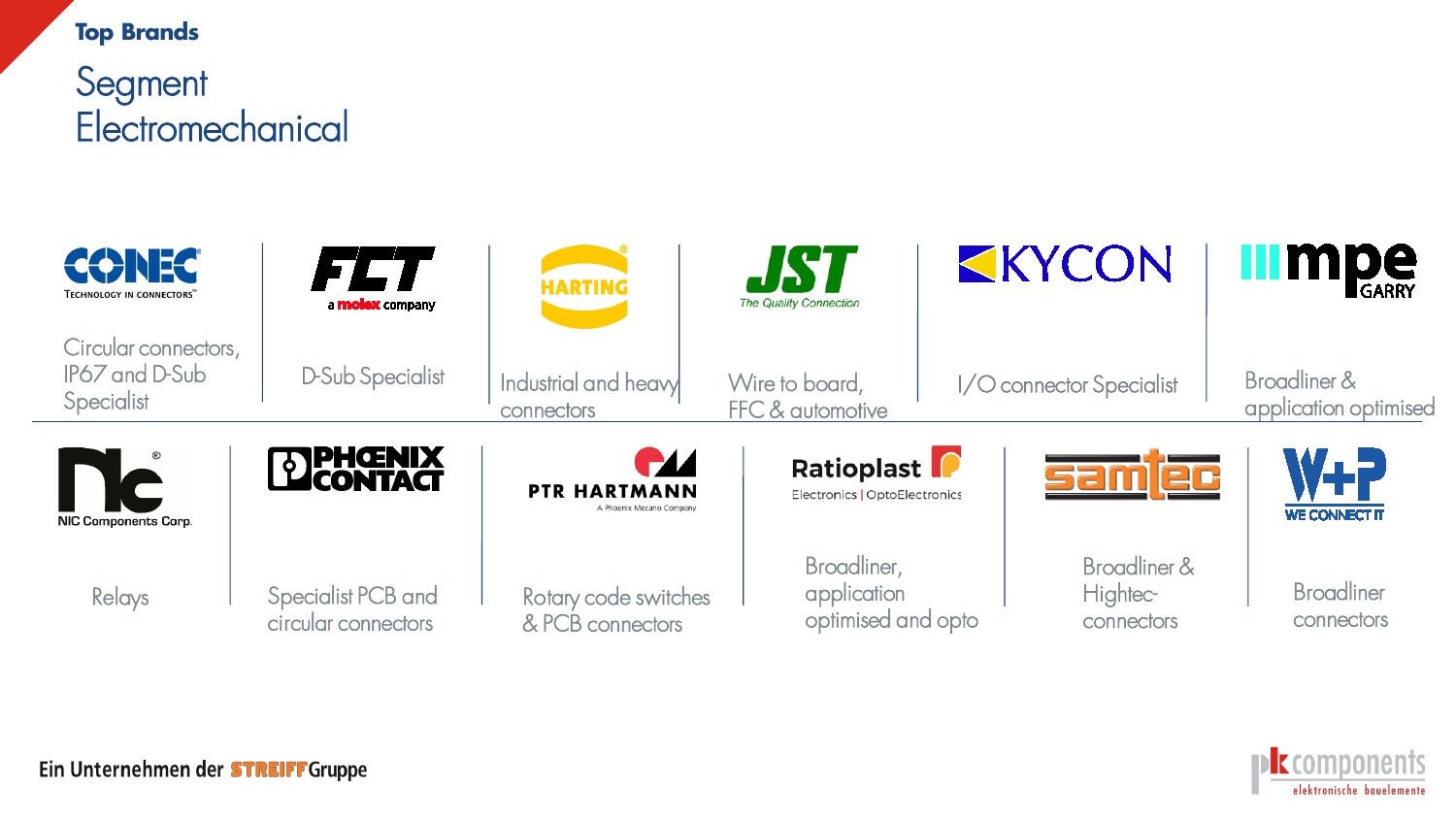**Top Brands**

# Segment Modules & Tools



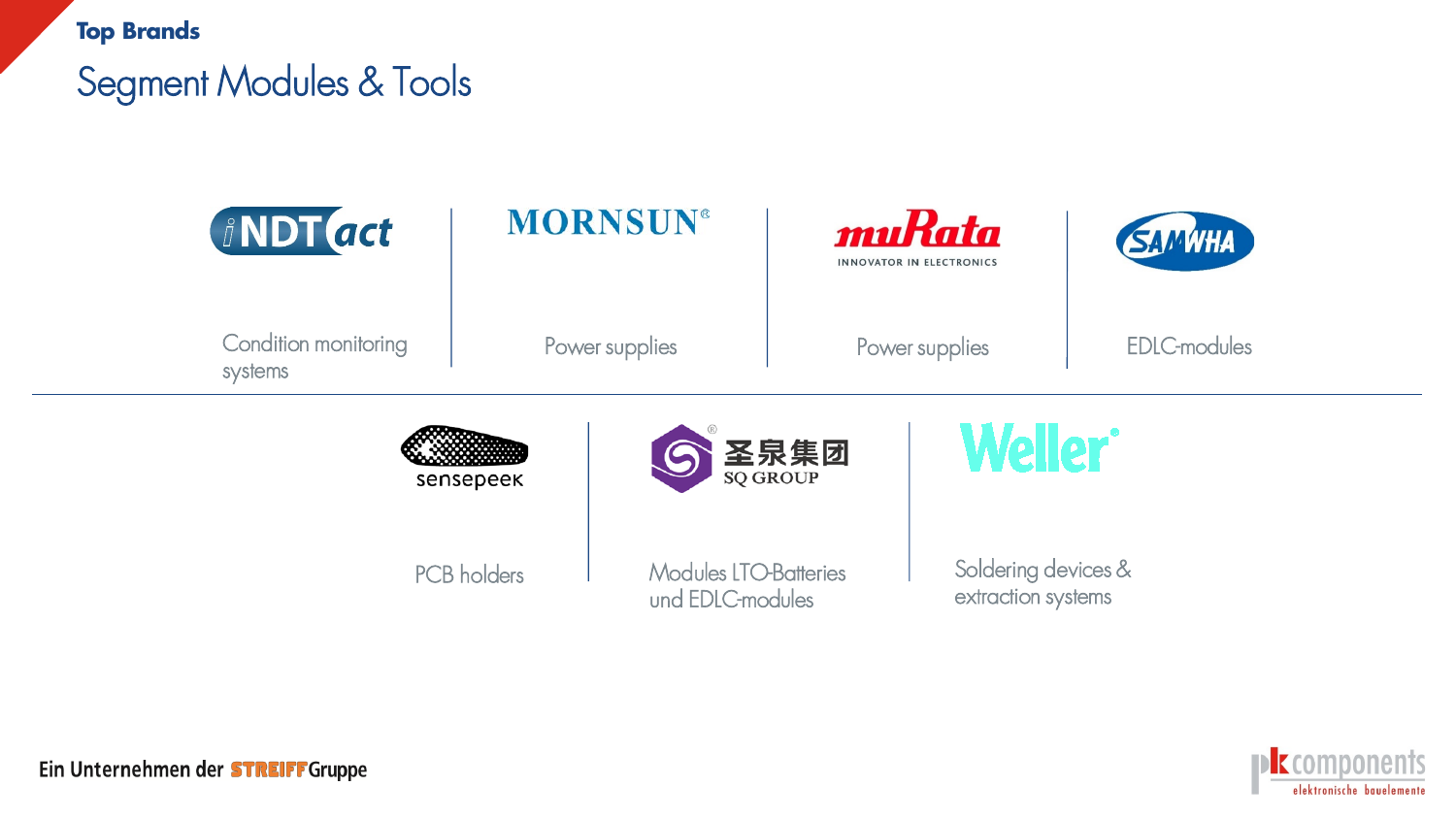**Top Brands**

# Segment Modules & Tools



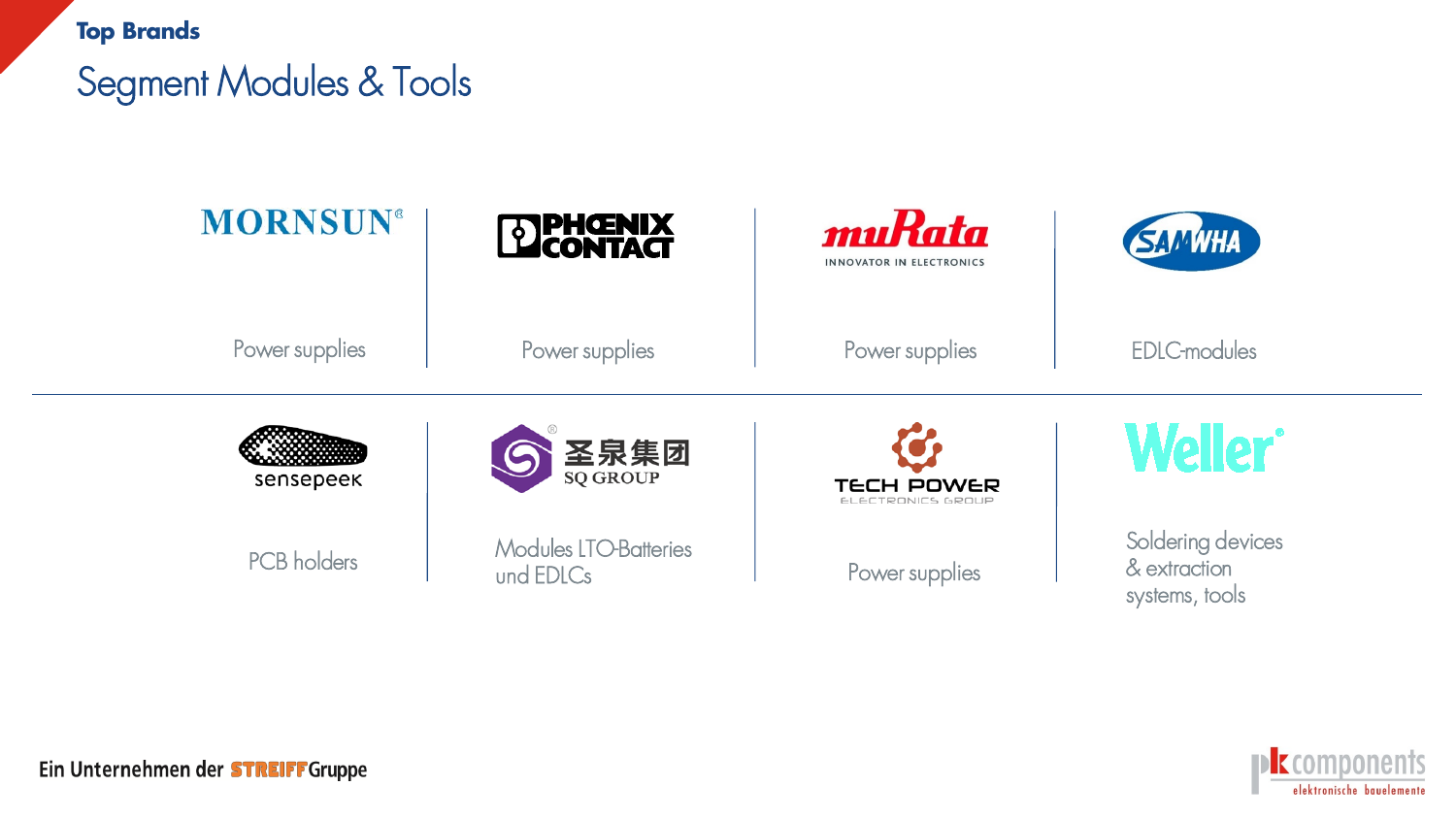### **Logistics**



### **Services**

- Full traceability by datecode management
- Collected invoices
- Forecast based delivery (VMI vendor managed inventory)
- •Consignation stock, kanban and EDIconnection
- Optimisation and monitoring of the inventory
- Customer specific barcoding and consignment
- Free stock visibility on the website

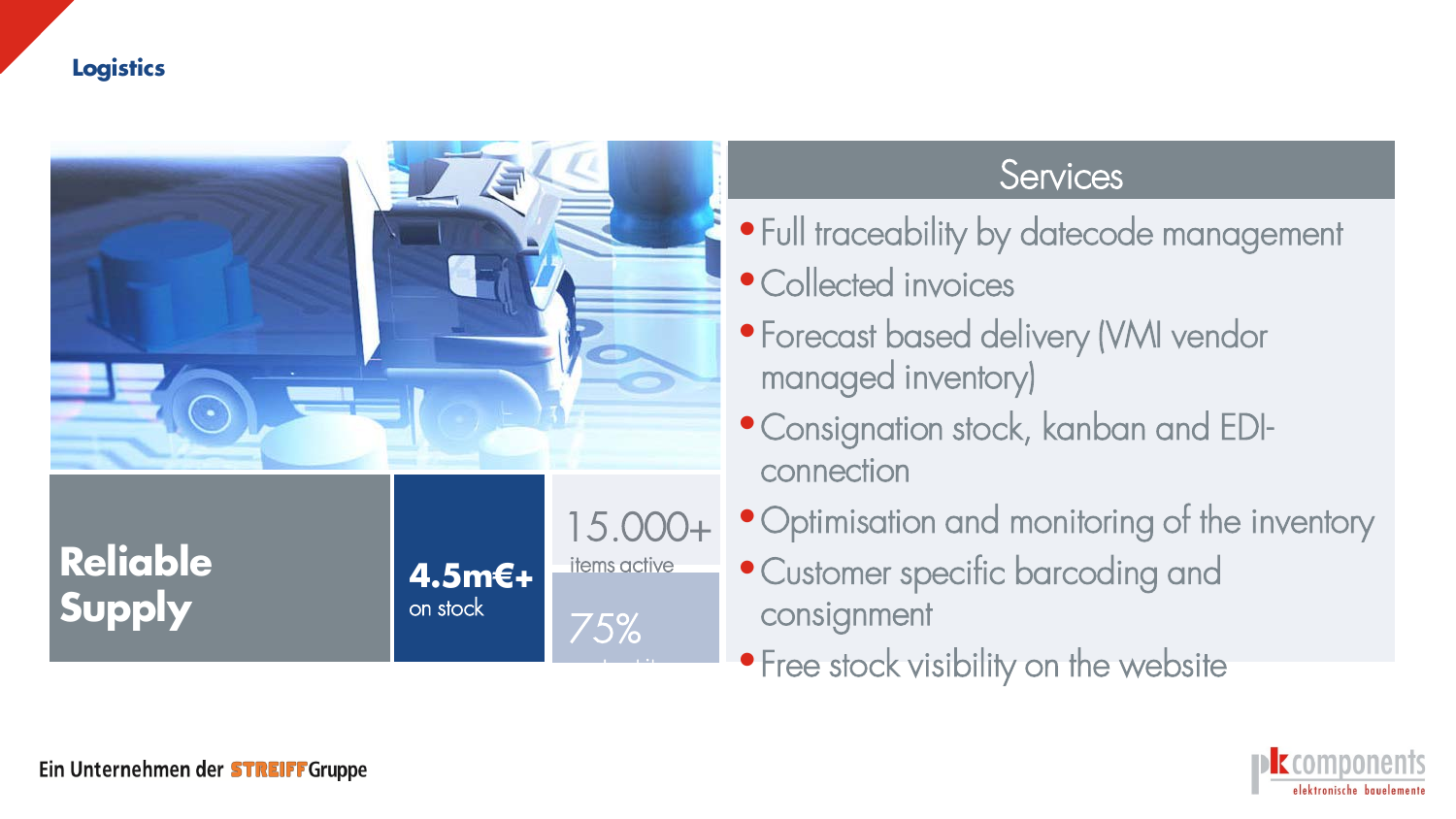#### **Centers of Competence at a Glance**



Support and

FAEs

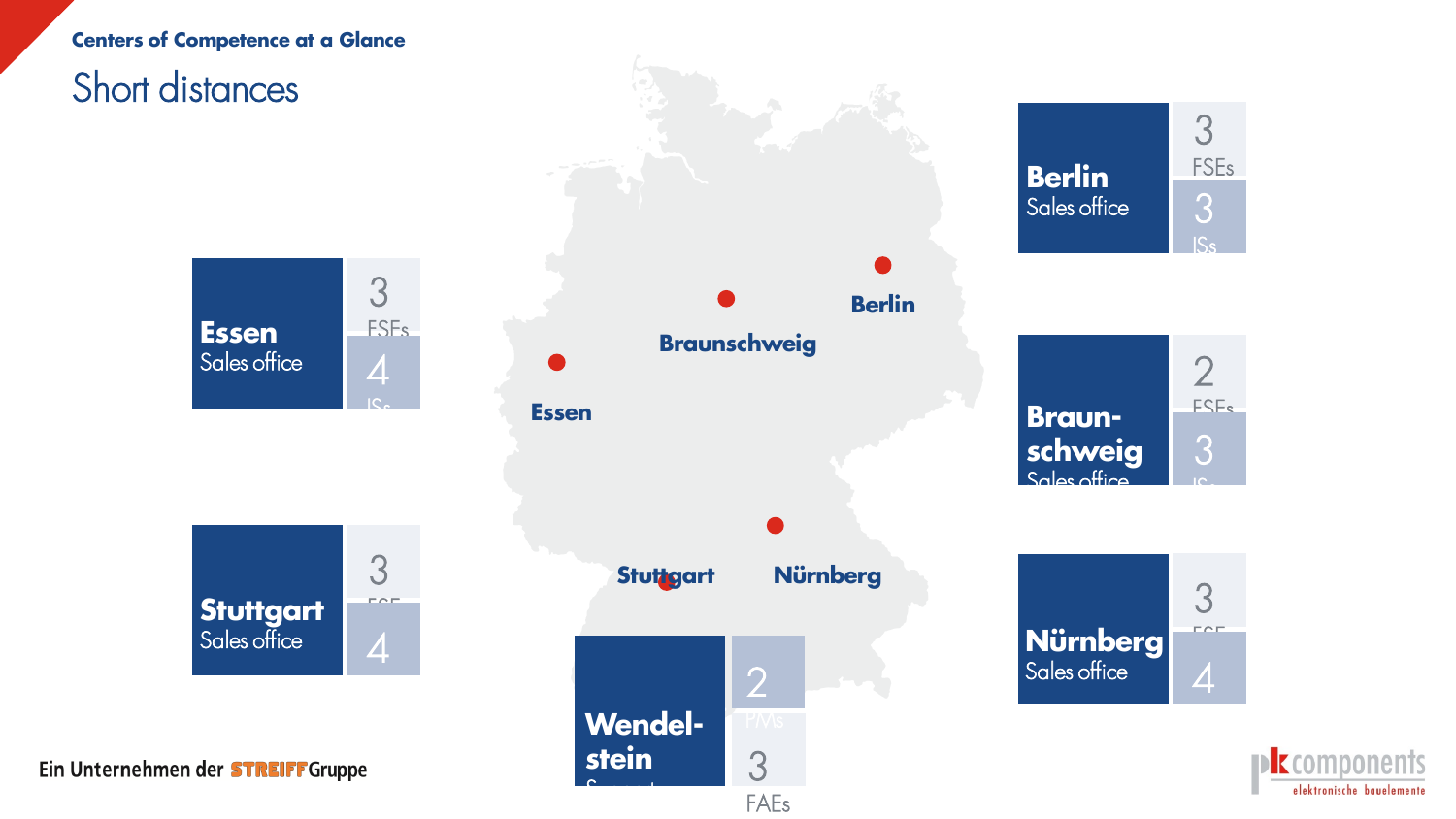